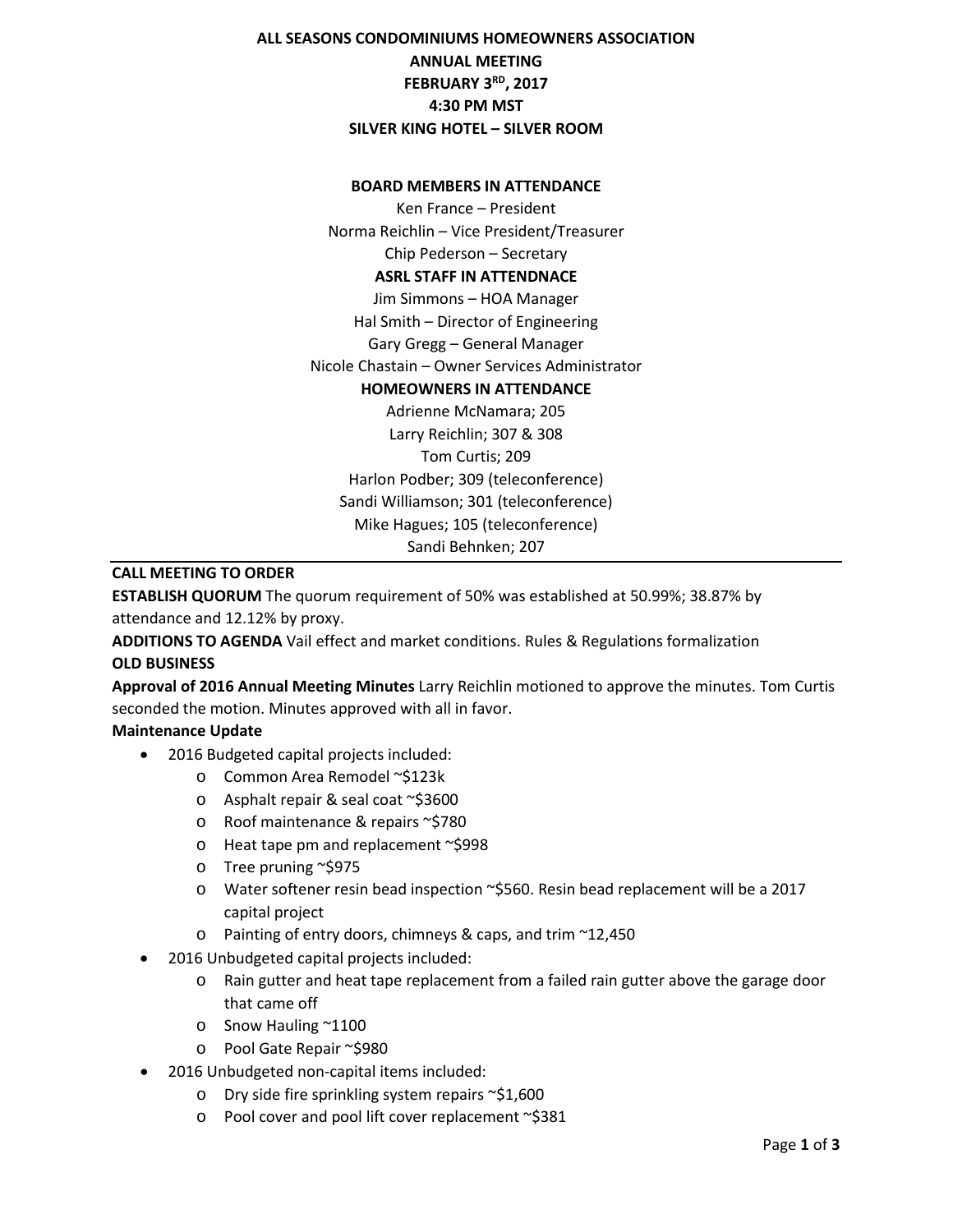- o New lawn mower ~\$415
- $\circ$  Elevator repairs not included in the contract  $\sim$ \$445
- o Window and door screen repairs ~\$385
- $\circ$  Garage door repairs and panel addition  $\sim$ \$1,185
- o Pool chemical feeder pumps (2) ~\$499
- The 20-year old compressor for the fire sprinkler system has worn itself out and a new one will be replaced on Monday. In the meantime, we have a loaner compressor.
- Leaks that develop in the pipes have been the reason for dry-side fire sprinkler repairs in the last year.
- Garbage enclosure is not closing. This has been a historical issue and is on Hal's list to remedy.
- There is water collecting next to the post of the left railing of the outside stairs going to the second floor.

**Common Area Upgrade Project Recap** Susan Monohan's design, Brent Harmon's execution. The renovation started in April 2016 and there has been a lot of positive feedback from owners and guests. The ski locker room is being used and the furniture theft in the common areas has stopped.

**Roof Replacement** The roof will be replaced with a three-foot ice shield and asphalt shingles which have a lifespan of 50 years. The replacement has been postponed until 2018, but will be re-evaluated at the end of April 2017 by Hal Smith, Ken France, and Chip Pederson. If deemed necessary at the time of this evaluation, it will be replaced in 2017.

## **NEW BUSINESS**

## **Water Sub-Metering**

- The increase of water rates coupled with the amount of usage resulted in water being one of the Association's highest expenses in 2016.
	- o Guest usage and grass watering every other day drove the usage up. Spikes on daily readings were seen on weekends and watering days.
	- o Landscaping will be watered every three days rather than every other day in 2017.
	- o Investigating the possibility of converting the south-side and north-side of the building to Park City natural.
- Proposal to sub-meter units and read individual usage electronically and bill it back to owners individually. Maximum proposed amount per unit is \$500. The proposal was opened up to owners for discussion.
	- o Per owner feedback, a sub meter will be placed on the grounds line and an analysis will be conducted to determine if sub-metering is worth the cost after the amount of water usage for landscaping is determined.

## **HOA Management Agreement**

ASRL has not raised their management fee since 2009. Since then, operating costs have gone up so much to the extent ASRL has been losing money to manage the Association in recent years. ASRL will charge for pool services on a cost-recovery basis. Additionally, the pool will be closed from the resort's closing until Memorial Day weekend and from Labor Day weekend until Thanksgiving on a trial-period basis for 2017 to save money.

## **Vail Effect**

Vail and TCFC are in the process of expanding and developing the resort bases. Property values are increasing and existing properties have completed significant renovations to compete with incoming and new properties. ADR have increased significantly in previous recent years and are expected to continue to increase.

## **Television/Internet**

A minimal service is provided by the HOA. The owners will be polled to determine if they wish to upgrade this service.